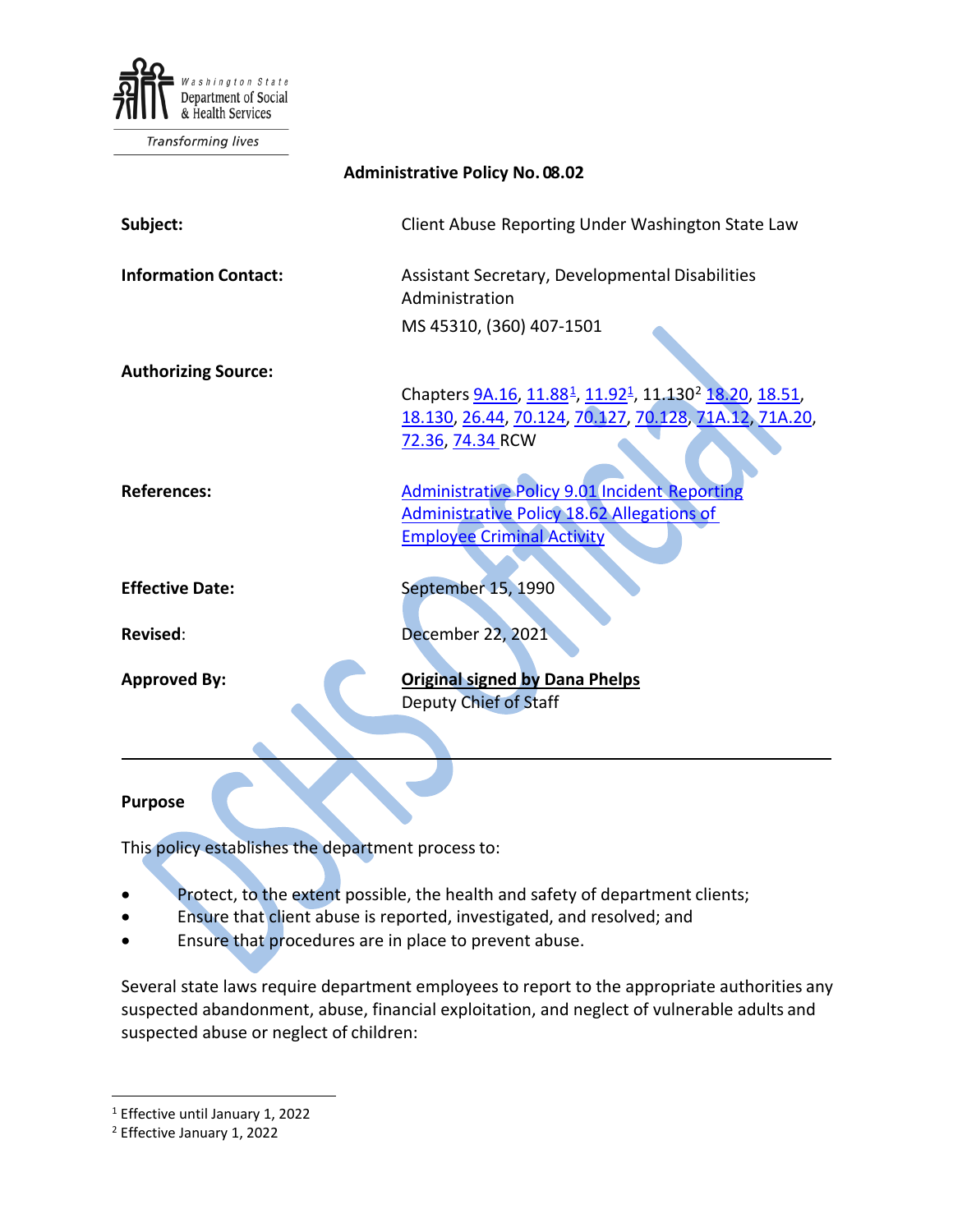- [Chapter 26.44 RCW m](http://apps.leg.wa.gov/RCW/default.aspx?cite=26.44)andates the immediate reporting of any suspected abuse or neglect of a child to either the Department of Children, Youth, and Families (DCYF) or to law enforcement.
- [Chapter 74.34 RCW m](http://apps.leg.wa.gov/RCW/default.aspx?cite=74.34)andates an immediate report to DSHS of suspected abandonment, abuse, financial exploitation, or neglect of a vulnerable adult. When there is suspected sexual or physical assault of a vulnerable adult, it must be reported to DSHS and to law enforcement.
- [RCW 70.124.030 m](http://apps.leg.wa.gov/RCW/default.aspx?cite=70.124.030)andates the immediate reporting of suspected abuse or neglect of state hospital patients.

### **Definitions**

Definitions of terms used in this policy may be found in  $Attention$   $A - Definitions$ .

### **Scope**

This policy applies to all department employees, interns, volunteers, work study students and any person or entity working under contract with or licensed by the department. **All DSHS employees are mandated reporters.**

### **Policy Requirements**

- **A. Mandatory reporting for suspected abandonment, abuse, financial exploitation, and neglect**
	- 1. The department must immediately report and process allegations of suspected abandonment, abuse, financial exploitation, and neglect of clients in a manner that ensures appropriate and prompt investigation.
		- Each administration or division must maintain procedures and practices that ensure timely reporting, investigation, and prompt corrective action.

# **B. Confidentiality of reporter's identity**

Department managers must take steps to ensure that the identity of any reporter acting under [chapter 74.34 RCW r](http://app.leg.wa.gov/RCW/default.aspx?cite=74.34)emains confidential and is not subject to disclosure except when confidentiality is waived by the reporter, or disclosure is permitted by RCW 74.34.035, RCW 74.34.095, or otherwise required by law.

**C. Employee responsibility**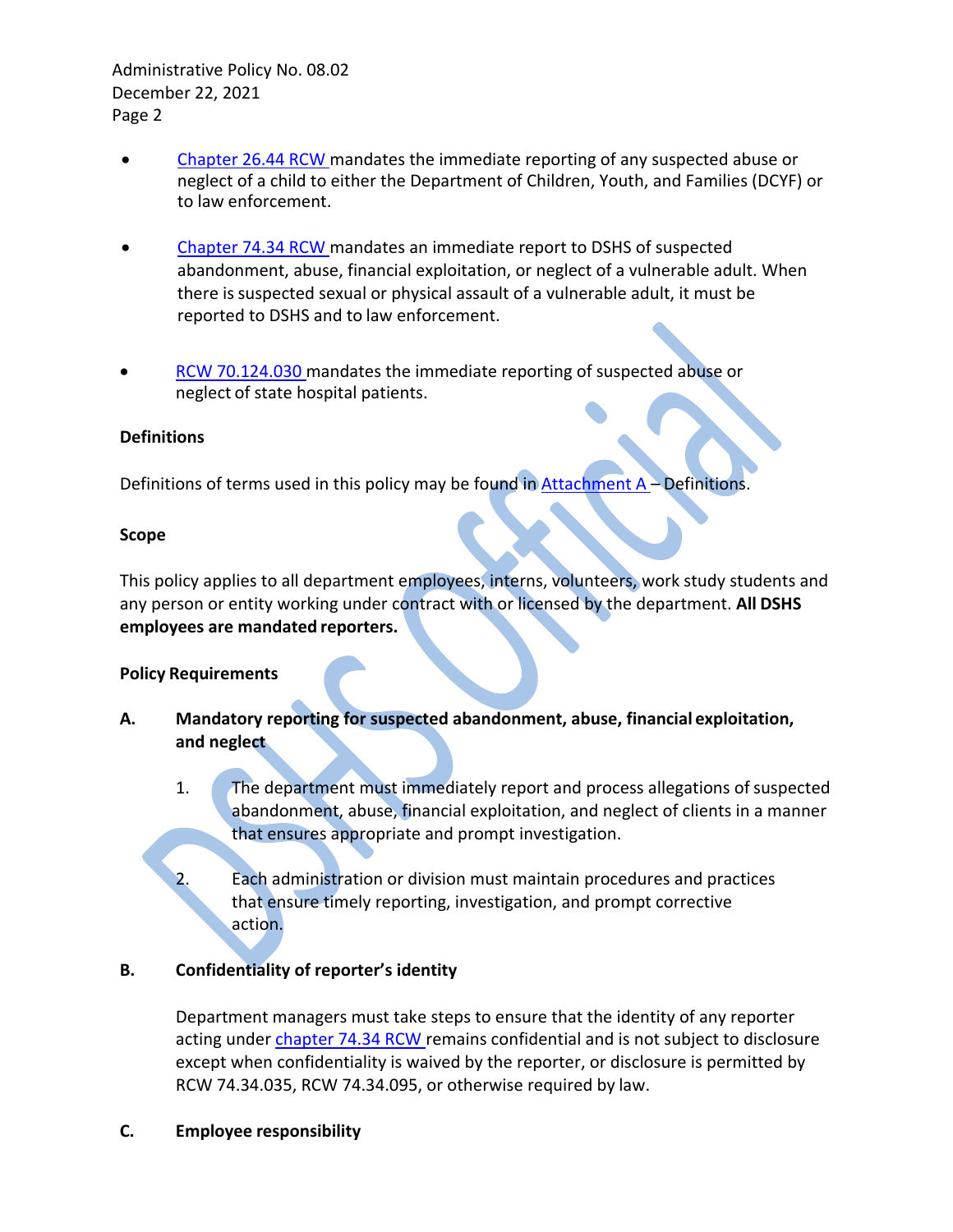- 1. If a department employee, intern, volunteer, or work study student has reasonable cause to believe any client has been abandoned, abused, neglected, or financially exploited, regardless of the source of information, **the employee must:**
	- a. Call the appropriate department reporting unit (listed in [Section](#page-3-0) E) immediately; and
	- b. Notify his or her supervisor or manager. The employee is not required to report to his or her supervisor a referral for non-workrelated situations, such as family, friends, and neighbors.
- 2. These reports must be made immediately after suspecting abandonment, abuse, financial exploitation, or neglect, regardless of employee leave or days off.
- 3. Mandated reporters calling a DSHS reporting unit must provide, to the extent possible, all of the following information:
	- a. The mandated reporter's name and contact information.
	- b. The name and address of the child or vulnerable adult, and the name of the facility or agency providing care, if applicable.
	- c. The name and address of the client's legal representative, if applicable.
	- d. The nature and extent of the abandonment, abuse, financial exploitation, or neglect.
	- e. Any known history of previous abandonment, abuse, financial exploitation, or neglect.
	- f. The name of the alleged perpetrator, if known.
	- g. Other information that may be helpful in establishing the extent of abandonment, abuse, financial exploitation, or neglect.
- 4. DSHS employees' mandatory reporting responsibilities are not limited to the work place, and apply at all times, including off-duty hours.
- 5. In addition, employees are expected to follow their respective administration's applicable policies regarding reporting and supervisory case reviews.
- 6. Employees who fail to report suspected client abandonment, abuse, financial exploitation, or neglect may be subject to disciplinary or criminal action, or both. Failure to report for vulnerable adults is a gross misdemeanor under Washington state law (RCW [74.34.053\)](http://apps.leg.wa.gov/rcw/default.aspx?cite=74.34.053).

# **D. Requirement for administration and division procedures and training**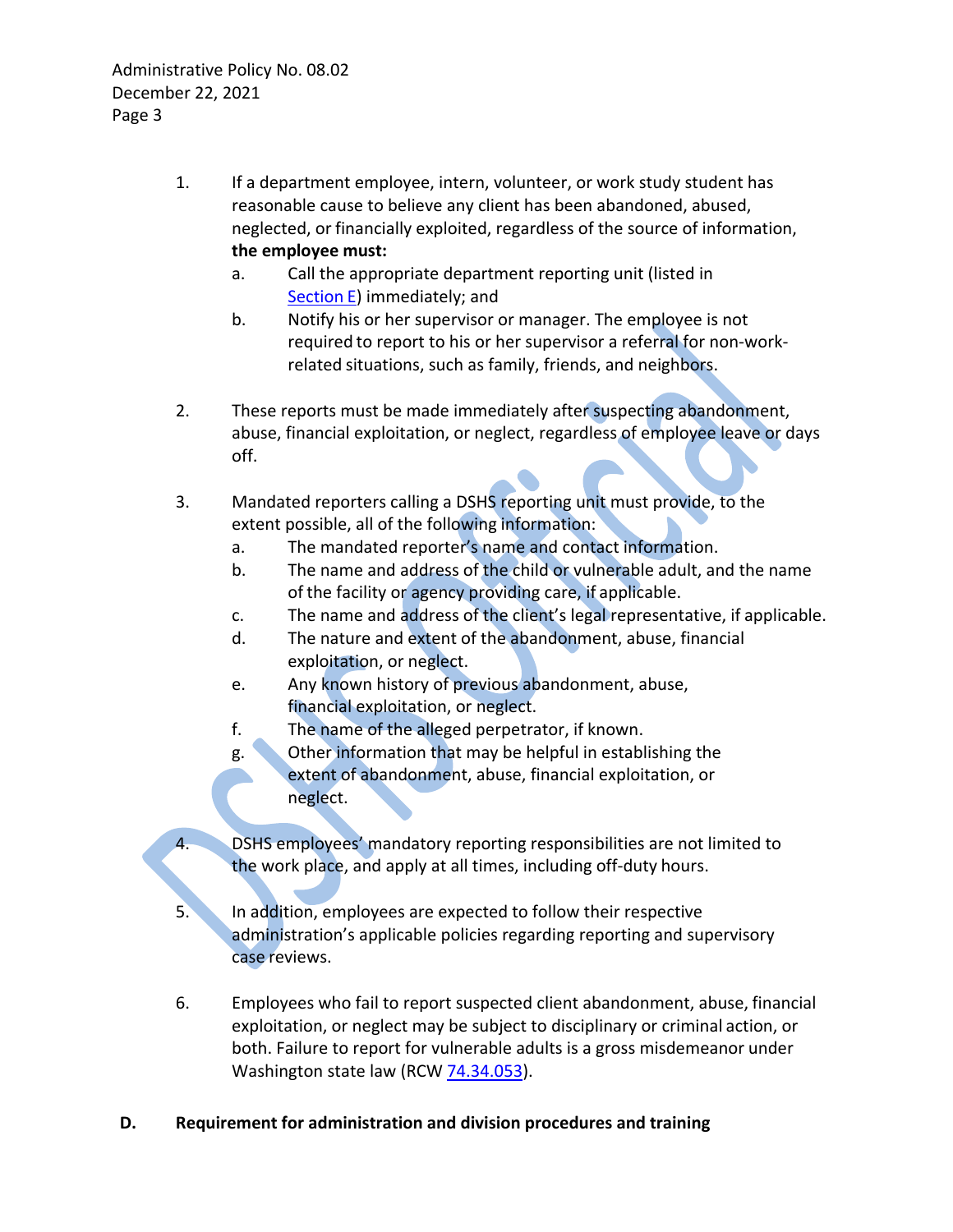- 1. Each administration or division must have written procedures in place and provide training to employees, interns, volunteers, and work study students on recognizing and reporting allegations of client abandonment, abuse, financial exploitation, or neglect. At a minimum, procedures and training must include each of the following:
	- a. Timelines for reporting.
	- b. Reference to, or attachments of, relevant federal and state statutes and regulations regarding client abuse and the specific types of programsto which they pertain.
	- c. Current telephone numbers of departmental reporting units.
	- d. The responsibilities of reporting staff, supervisory and administrative staff, witnesses, and direct care staff (where applicable).
	- e. Instruction on recognizing abandonment, abuse, financial exploitation, and neglect.
	- f. Instructions for emergency client protection.
	- g. Mandatory reporting requirements, including instructions for notifying local law enforcement if there is reason to suspect that sexual or physical assault has occurred.
	- h. Instructions for coordinating with a sexual assault specialist or center, as appropriate.
	- i. Instructions for evidence preservation and collection, where applicable.
	- j. Instruction on the investigation process and procedures, where applicable.
	- k. Information on implementing preventive measures and corrective action.
	- I. Instruction on initiating an external review when a report of known or suspected client abuse or neglect involves the acts or omissions of an administrator.
- 2. Administrations and divisions must review their procedures regularly and update as needed.
- 3. Organizations that include employees or volunteers subject to mandatory reporting requirements under chapter 26.44 RCW must clearly display in a common area an informational poster provided by DSHS that includes the mandatory reporting requirements under RCW 26.44.030. An EndHarm flier is available on the DSHS Report Abuse and [Neglect](https://www.dshs.wa.gov/report-abuse-and-neglect) website.

# <span id="page-3-0"></span>**E. Contact numbers for reporting**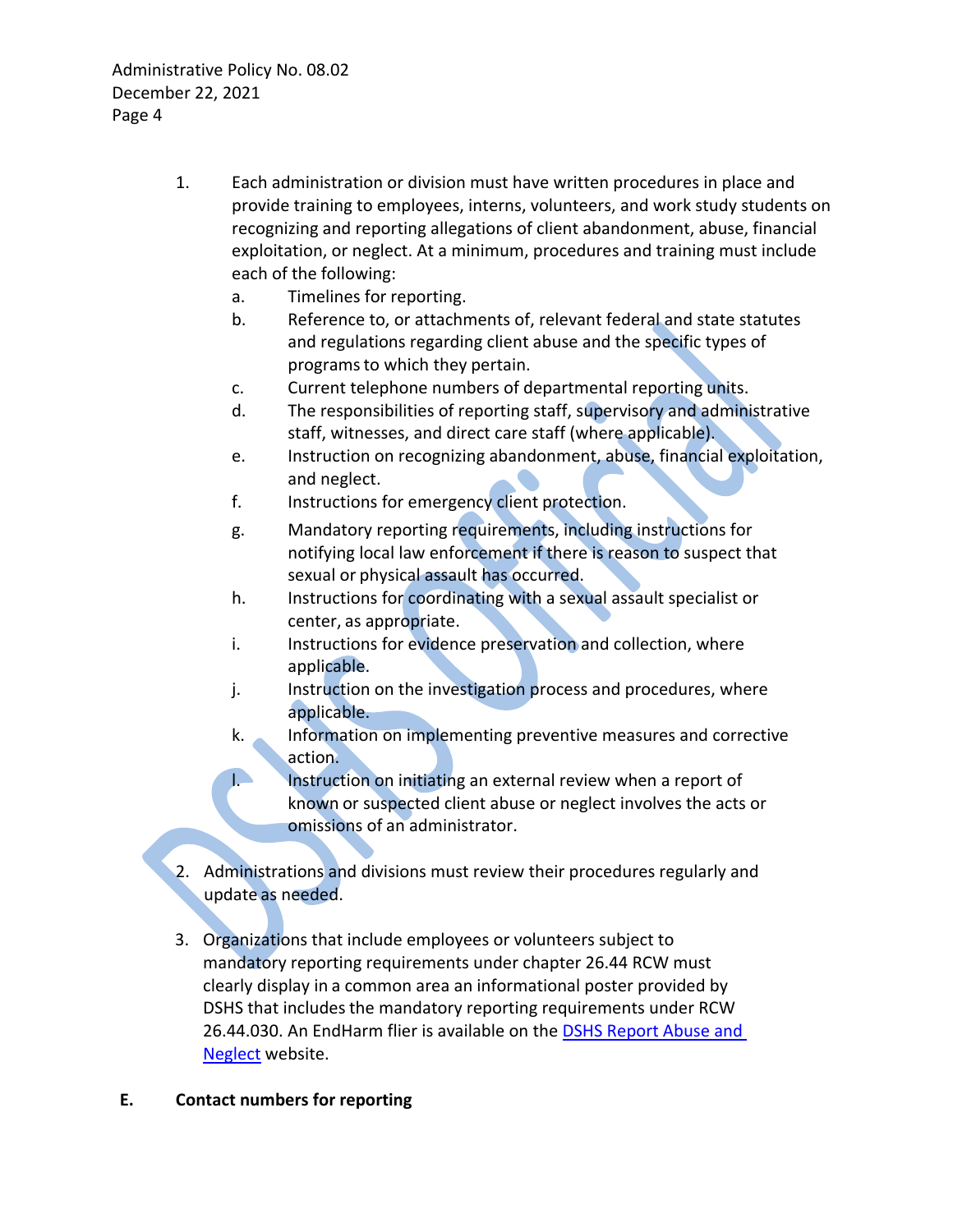> The reporting entities for department employees, interns, volunteers, and work study students are as follows:

### 1. **Reports involving children**

*Contact the local Child Protective Services (CPS) office. After business hours: DCYF CPS statewide number*: **1-866-363-4276 (EndHarm)**

2. **Reports involving 18-21 year olds in children's licensed staffed residential facilities and certified state-operated facilities providing 24-hour care for children**

*DCYF Central Intake: 1-866-363-4276 (EndHarm)*

3. **Reports involving adults living in the community or in departmentlicensed or certified facilities and programs**

*Online reporting: [www.dshs.wa.gov/altsa/reportadultabuse](http://www.dshs.wa.gov/altsa/reportadultabuse) DSHS Adult Protective Services (APS) Central Intake: 1-877-734-6277*

4. **Reports related to provider practice issues involving adults living in nursing homes, assisted living facilities, adult family homes, or supported living program settings**

*Online reporting: [www.dshs.wa.gov/altsa/reportadultabuse](http://www.dshs.wa.gov/altsa/reportadultabuse) Residential Care Services (RCS)/Complaint Resolution Unit (CRU) statewide number: 1-800-562-6078 TTY: 1-800-737-7931*

5. **Reports involving adult patients at eastern and western state hospitals**

*Eastern State Hospital: 1-509-565-4000 Western State Hospital: 1-253-761-7599*

### **F. Investigations**

- 1. All allegations of client abandonment, abuse, financial exploitation, and neglect by department employees must be investigated.
- 2. Multiple administrations within DSHS are authorized to investigate allegations of client abandonment, abuse, financial exploitation, and neglect by department employees. Such investigations must be conducted in accordance with: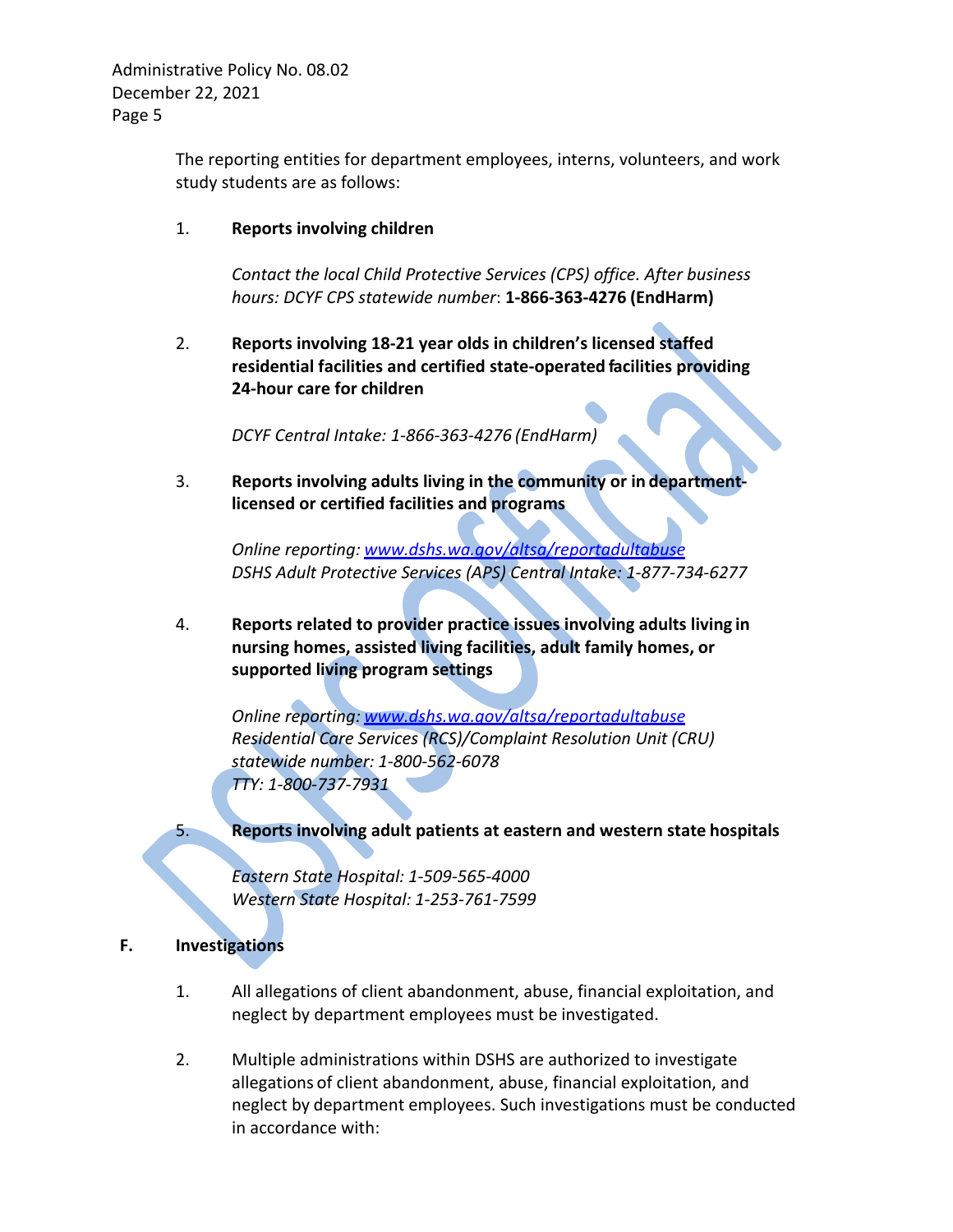- a. Applicable RCWs and WACs;
- b. DSHS Administrative Policy [9.01;](http://one.dshs.wa.lcl/Policies/Administrative/DSHS-AP-09-01.pdf)
- c. DSHS Administrative Policy [18.62;](http://one.dshs.wa.lcl/Policies/Administrative/DSHS-AP-18-62.pdf) and
- d. Any negotiated agreements and other applicable policies or memoranda of understanding.

### **G. Notification of Appointing Authority**

- 1. If a DSHS employee is the alleged perpetrator of abandonment, abuse, financial exploitation, or neglect of a vulnerable adult, APS must notify the employee's appointing authority of all allegations when:
	- a. The alleged perpetrator is in a DSHS-covered position having unsupervised access to children or vulnerable adults and the employee is being investigated by APS; or
	- b. A referral for an investigation is accepted by local law enforcement or the Washington State Patrol.
- 2. APS must not disclose a report to an employee's appointing authority if the report has been "screened out."
- 3. If APS discloses a report that has not been "screened out" and the subsequent investigation is unfounded or inconclusive, DSHS must remove all references to the report and investigation from the employee's personnel file.
- 4. Appointing authorities should contact their human resources consultant or manager for advice before placing an employee on an alternative work assignment.

# **H. Notification to Department of Health**

Any DSHS entity, appointing authority, or other employer of a DOH-licensed professional must report to DOH any terminations or restrictions resulting from issues that may constitute unprofessional conduct as defined in RCW 18.130.180.

### **I. Operating Procedures**

- 1. APS and RCS must develop operating procedures to implement this policy.
- 2. The operating procedures must include reporting protocol to the Medicaid Fraud Control Unit for allegations of fraud by a Medicaid provider.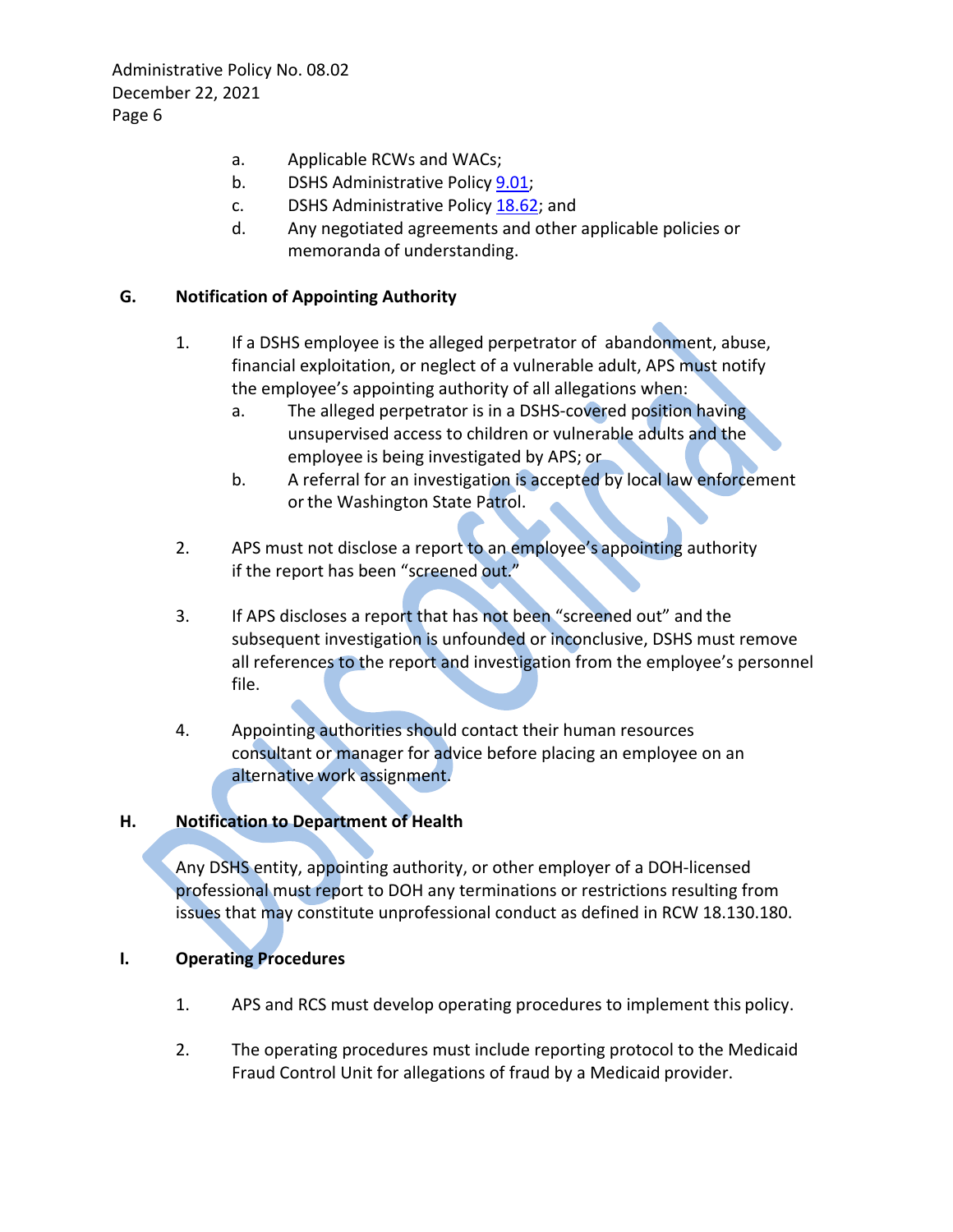### **Attachment A – Definitions**

### <span id="page-6-0"></span>**General Definitions**

**Good faith** means a state of mind indicating honesty and lawfulness of purpose.

**Reasonable cause to believe** means that the reporter, in making the report of abuse or neglect, acts with good faith intent, judged in light of all the circumstances then present.

### **Definitions Pertaining to Children**

**Abuse or neglect** means sexual abuse, sexual exploitation, or injury of a child by any person under circumstances which cause harm to the child's health, welfare, or safety, excluding conduct permitted under [RCW 9A.16.100;](http://app.leg.wa.gov/RCW/default.aspx?cite=9A.16.100) or the negligent treatment or maltreatment of a child by a person responsible for or providing care to the child (RCW [26.44.020\)](http://app.leg.wa.gov/RCW/default.aspx?cite=26.44.020).

**Child** or **Children** means any person under eighteen (18) years of age (RCW [26.44.020\)](http://app.leg.wa.gov/RCW/default.aspx?cite=26.44.020).

**Mandated reporter** means any practitioner, county coroner or medical examiner, law enforcement officer, professional school personnel, registered or licensed nurse, social service counselor, psychologist, pharmacist, employee of the department of early learning, licensed or certified child care providers or their employees, employee of the department, juvenile probation officer, placement and liaison specialist, responsible living skills program staff, HOPE center staff, or state family and children's ombuds or any volunteer in the ombuds's office. This also includes any person, in his or her official supervisory capacity with a nonprofit or for-profit organization that has reasonable cause to believe that a child has suffered abuse or neglect caused by a person over whom he or she regularly exercises supervisory authority [\(RCW26.44.030\)](http://app.leg.wa.gov/RCW/default.aspx?cite=26.44.030).

**Negligent treatment or maltreatment** means an act or a failure to act, or the cumulative effects of a pattern of conduct, behavior, or inaction, that evidences a serious disregard of consequences of such magnitude as to constitute a clear and present danger to a child's health, welfare, or safety, including but not limited to conduct prohibited under RCW [9A.42.100.](http://apps.leg.wa.gov/RCW/default.aspx?cite=9A.42.100) When considering whether a clear and present danger exists, evidence of a parent's substance abuse as a contributing factor to negligent treatment or maltreatment shall be given great weight. The fact that siblings share a bedroom is not, in and of itself, negligent treatment ormaltreatment.

The following do not constitute negligent treatment or maltreatment in and of themselves:

- Poverty;
- Homelessness; or
- Exposure to domestic violence as defined in RCW [26.50.010 t](http://apps.leg.wa.gov/RCW/default.aspx?cite=26.50.010)hat is perpetrated against someone other than the child.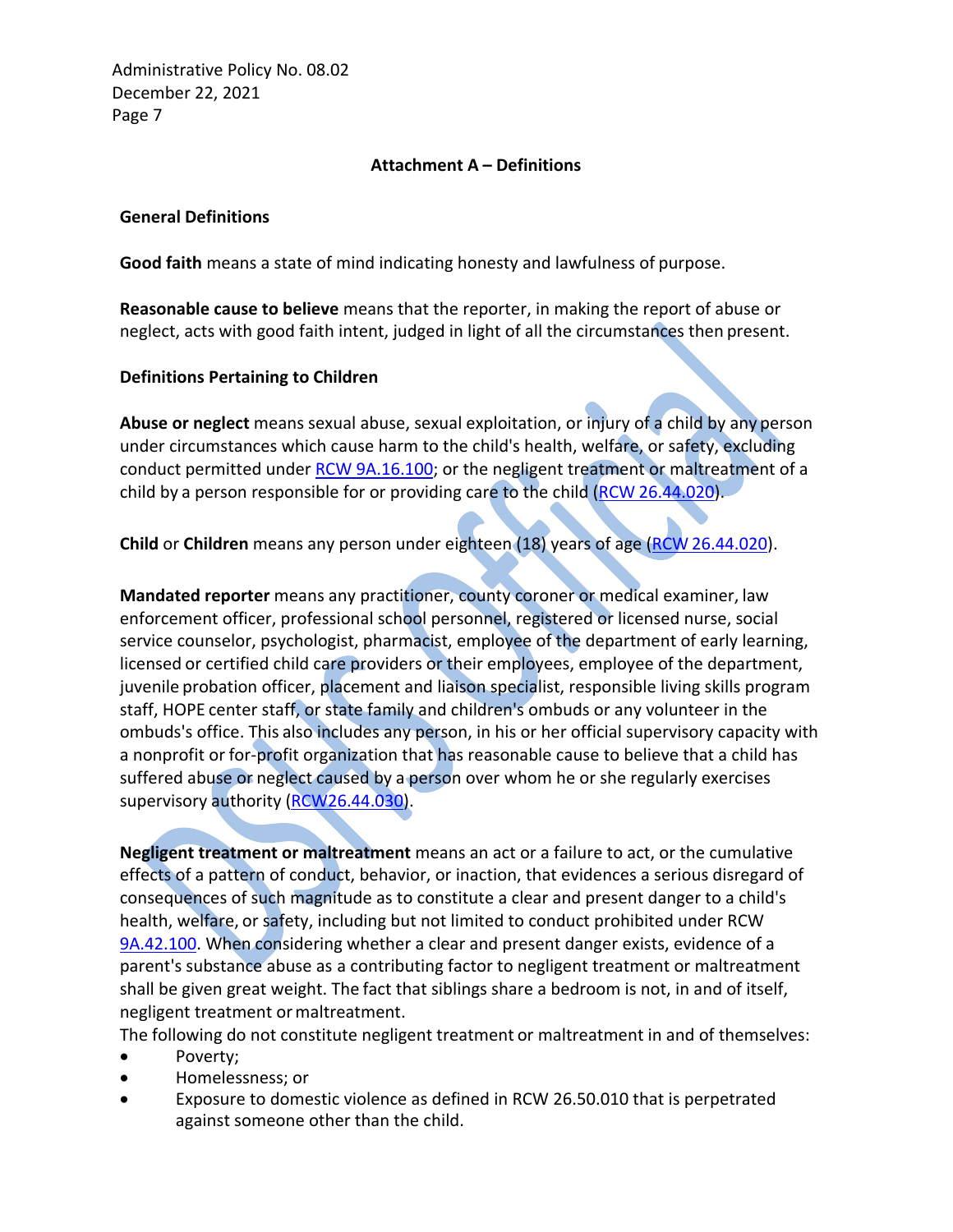#### **Sexual exploitation** includes:

- Allowing, permitting, or encouraging a child to engage in prostitution by any person [\(RCW 26.44.020\)](http://app.leg.wa.gov/RCW/default.aspx?cite=26.44.020); or
- Allowing, permitting, encouraging, or engaging in the obscene or pornographic photographing, filming, or depicting of a child by any person [\(RCW 26.44.020\)](http://app.leg.wa.gov/RCW/default.aspx?cite=26.44.020).

### **Definitions Pertaining to Vulnerable Adults**

**Vulnerable adult** means a person who is:

- 60 years of age or older who has the functional, mental, or physical inability to care for himself or herself; **or**
- 18 years of age or older and is in one of these situations:
	- o Is found incapacitated under chapter  $11.88$  RCW<sup>3</sup>;
	- o Has a developmental disability as defined under RCW [71A.10.020;](http://apps.leg.wa.gov/rcw/default.aspx?cite=71A.10.020)
	- o Admitted to a facility, as defined in this policy;
	- $\circ$  Is receiving services from home health, hospice, or home care agencies licensed or required to be licensed under chapter [70.127](http://apps.leg.wa.gov/rcw/default.aspx?cite=70.127) RCW;
	- o Is receiving services from an individual provider;
	- o Self-directs his or her own care and receives services from a personal aide under chapter 74.39 RCW.

**Abandonment** means action or inaction by a person or entity with a duty of care for a vulnerable adult that leaves the vulnerable person without the means or ability to obtain necessary food, clothing, shelter, or health care (RCW [74.34.020\)](http://app.leg.wa.gov/RCW/default.aspx?cite=74.34.020).

**Abuse** means the willful action or inaction that inflicts injury, unreasonable confinement, intimidation, or punishment on a vulnerable adult. In instances of abuse of a vulnerable adult who is unable to express or demonstrate physical harm, pain, or mental anguish, the abuse is presumed to cause physical harm, pain, or mental anguish. Abuse includes sexual abuse, mental abuse, physical abuse, personal exploitation, and improper use of restraint against a

<span id="page-7-0"></span><sup>&</sup>lt;sup>3</sup> Effective until January 1, 2022. On or after January 1, 2022, "Subject to a guardianship under RCW 11.130.265 or adult subject to conservatorship under RCW 11.130.360;"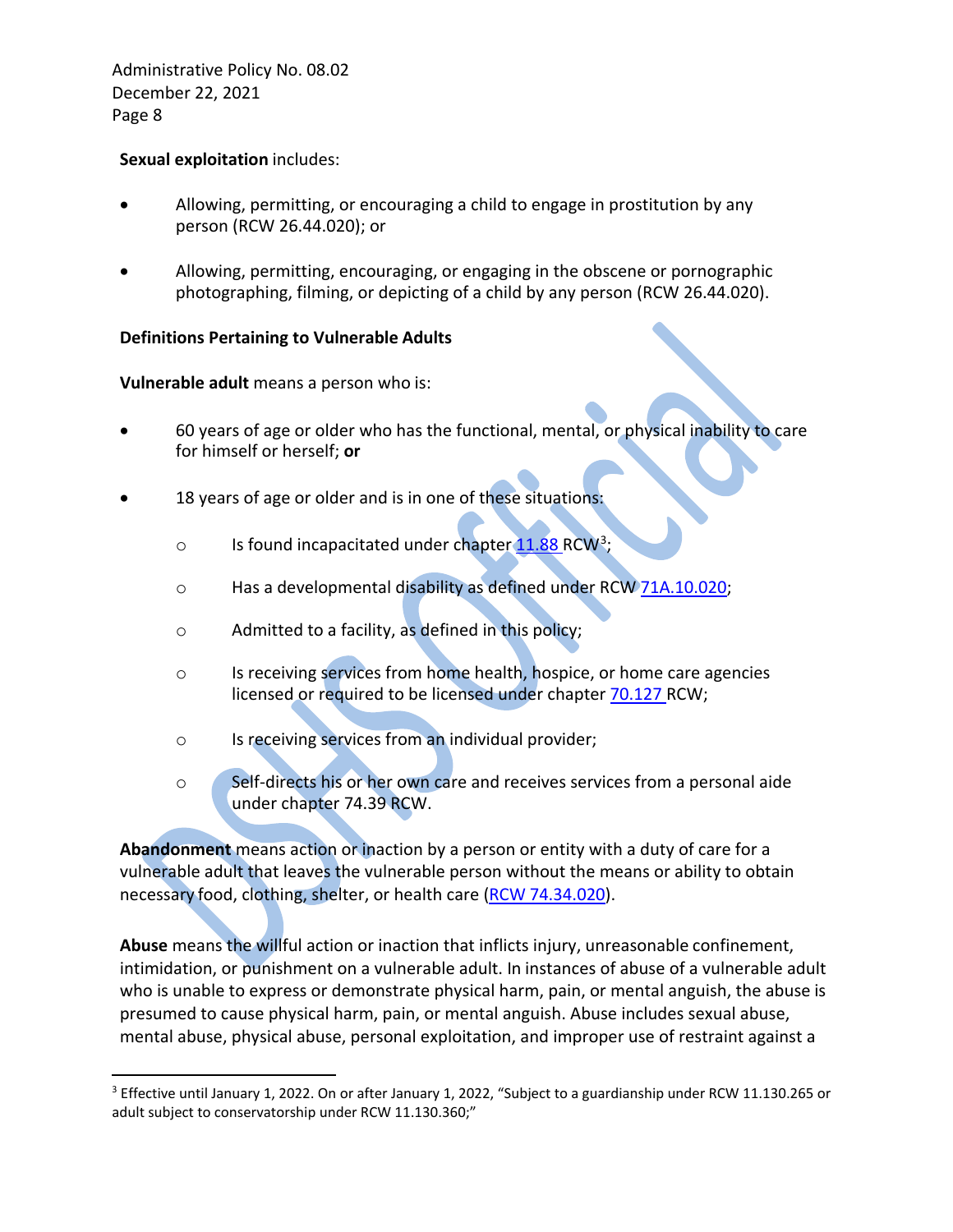vulnerable adult, which have the following meanings (RCW [74.34.020\)](http://app.leg.wa.gov/rcw/default.aspx?cite=74.34.020).[4](#page-8-0)

- **Sexual abuse** means any form of nonconsensual sexual conduct, including but not limited to unwanted or inappropriate touching, rape, sodomy, sexual coercion, sexually explicit photographing, and sexual harassment. Sexual abuse includes any sexual conduct between a staff person, who is not also a resident or client, of a facility or a staff person of a program authorized under chapter [71A.12 RCW,](http://app.leg.wa.gov/RCW/default.aspx?cite=71A.12) and a vulnerable adult living in that facility or receiving service from a program authorized under chapter [71A.12](http://app.leg.wa.gov/RCW/default.aspx?cite=71A.12) RCW, whether or not it is consensual (RCW [74.34.020\)](http://app.leg.wa.gov/RCW/default.aspx?cite=74.34.020).
- **Physical abuse** means the willful action of inflicting bodily injury or physical mistreatment. Physical abuse includes, but is not limited to, striking with or without an object, slapping, pinching, choking, kicking, shoving, or prodding.<sup>[5](#page-8-1)</sup>
- **Mental abuse** means any willful verbal or nonverbal action or inaction that threatens, humiliates, harasses, coerces, intimidates, isolates, unreasonably confines, or punishes a vulnerable adult. Mental abuse may include ridiculing, yelling, or swearing [\(RCW](http://app.leg.wa.gov/RCW/default.aspx?cite=74.34.020) [74.34.020\)](http://app.leg.wa.gov/RCW/default.aspx?cite=74.34.020).<sup>[6](#page-8-2)</sup>
- **Personal exploitation** means an act of forcing, compelling, or exerting undue influence over a vulnerable adult causing the vulnerable adult to act in a way that is inconsistent with relevant past behavior, or causing the vulnerable adult to perform services for the benefit of another (RCW [74.34.020\)](http://app.leg.wa.gov/RCW/default.aspx?cite=74.34.020).
- **Improper use of restraint** means the inappropriate use of chemical, physical, or mechanical restraints for convenience or discipline or in a manner that:
	- o Is inconsistent with federal or state licensing or certification requirements for facilities, hospitals, or programs authorized under chapter [71A.12](http://app.leg.wa.gov/RCW/default.aspx?cite=71A.12) [RCW;](http://app.leg.wa.gov/RCW/default.aspx?cite=71A.12)

<span id="page-8-1"></span><sup>5</sup> Effective until July 1, 2022. On or after July 1, 2022, "'Physical abuse' means the intentional, willful, or reckless action of inflicting bodily injury or physical mistreatment. Physical abuse includes, but is not limited to, striking with or without an object, slapping, pinching, choking, kicking, shoving, or prodding.

<span id="page-8-2"></span><sup>6</sup> Effective until July 1, 2022. On or after July 1, 2022, "'Mental abuse' means an intentional, willful, or reckless verbal or nonverbal action that threatens, humiliates, harasses, coerces, intimidates, isolates, unreasonably confines, or punishes a vulnerable adult. Mental abuse may include ridiculing, yelling, or swearing.

<span id="page-8-0"></span> <sup>4</sup> Effective until July 1, 2022. On or after July 1, 2022, "'Abuse' means the intentional, willful, or reckless action or inaction that inflicts injury, unreasonable confinement, intimidation, or punishment on a vulnerable adult. In instances of abuse of a vulnerable adult who is unable to express or demonstrate physical harm, pain, or mental anguish, the abuse is presumed to cause physical harm, pain, or mental anguish. Abuse includes sexual abuse, mental abuse, physical abuse, and personal exploitation of a vulnerable adult, and improper use of restraint against a vulnerable adult which have the following meanings:"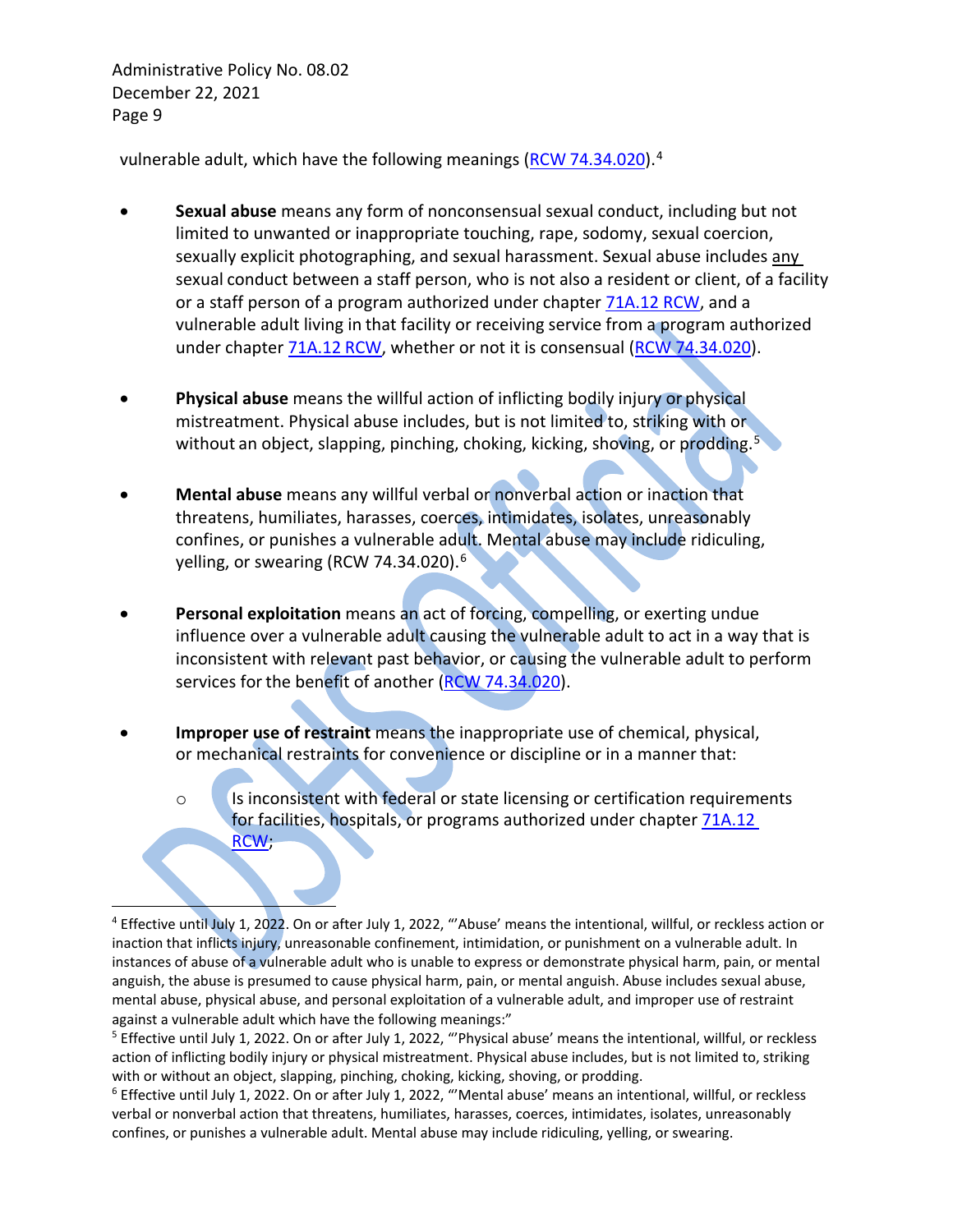- o Is not medically authorized; or
- o Otherwise constitutes abuse under RCW [74.34.020.](http://app.leg.wa.gov/RCW/default.aspx?cite=74.34.020)
- **Chemical restraint** means the administration of any drug to manage a vulnerable adult's behavior in a way that reduces the safety risk to the vulnerable adult or others, hasthe temporary effect of restricting the vulnerable adult's freedom of movement, and is not standard treatment for the vulnerable adult's medical or psychiatric condition [\(RCW](http://app.leg.wa.gov/RCW/default.aspx?cite=74.34.020) [74.34.020\)](http://app.leg.wa.gov/RCW/default.aspx?cite=74.34.020).
- **Mechanical restraint** means any device attached or adjacent to the vulnerable adult's body that he or she cannot easily remove that restricts freedom of movement or normal access to his or her body. "Mechanical restraint" does not include the use of devices, materials, or equipment that are:
	- o Medically authorized, as required; and
	- o Used in a manner that is consistent with federal or state licensing or certification requirements for facilities, hospitals, or programs authorized under chapter [71A.12](http://app.leg.wa.gov/RCW/default.aspx?cite=71A.12) RCW.
- **Physical restraint** means the application of physical force without the use of any device, for the purpose of restraining the free movement of a vulnerable adult's body. "Physical restraint" does not include
	- o Briefly holding without undue force a vulnerable adult in order to calm or comfort him or her; or
	- o Holding a vulnerable adult's hand to safely escort him or her from one area to another.

**Facility** means a residential habilitation center under chapter 71A20 RCW or a residence licensed or required to be licensed: as an assisted living facility under [chapter 18.20](http://app.leg.wa.gov/RCW/default.aspx?cite=18.20) RCW; a nursing home under [chapter 18.51 RCW;](http://app.leg.wa.gov/RCW/default.aspx?cite=18.51) an adult family home under [chapter 70.128 RCW;](http://app.leg.wa.gov/RCW/default.aspx?cite=70.128) soldiers' homes under [chapter 72.36 RCW;](http://app.leg.wa.gov/RCW/default.aspx?cite=72.36) or any other facility licensed by the department [\[RCW 74.34.020\(6\)\]](http://app.leg.wa.gov/RCW/default.aspx?cite=74.34.020).

**Financial exploitation** means the illegal or improper use, control over, or withholding of the property, income, resources, or trust funds of the vulnerable adult by any person or entity for any person's or entity's profit or advantage other than for the vulnerable adult's profit or advantage [RCW 74.34.020(7)(a)-(c)]. "Financial exploitation" includes, but is not limited to:

The use of deception, intimidation, or undue influence by a person or entity in a